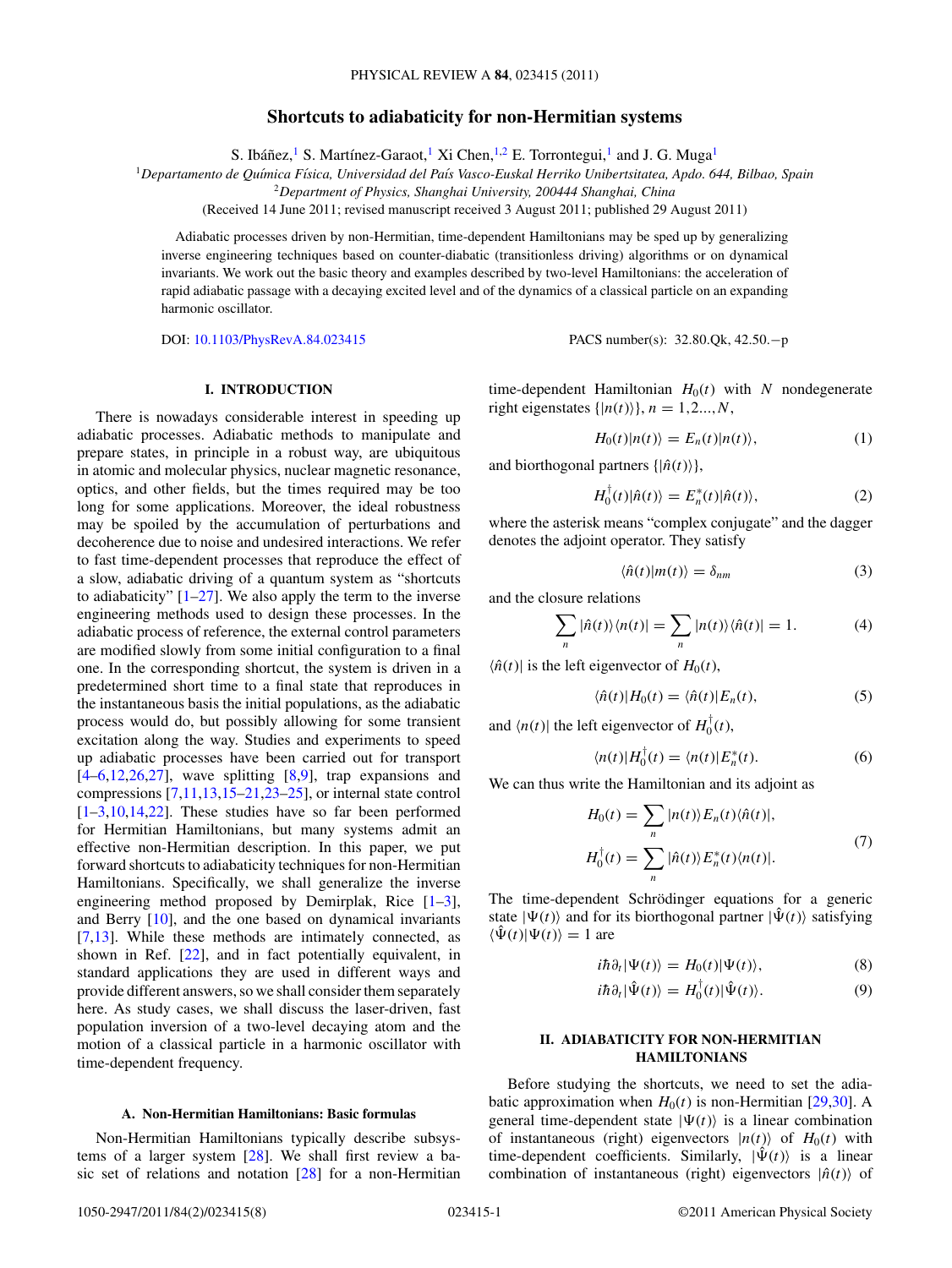<span id="page-1-0"></span> $H_0^{\dagger}(t)$ . In the adiabatic approximation, if only one of these eigenvectors is populated initially, it will remain so throughout the time evolution. In other words, we consider approximate solutions of Eqs.  $(8)$  and  $(9)$  of the form

$$
|\varphi_n(t)\rangle = e^{i\beta_n(t)}|n(t)\rangle, \qquad (10)
$$

$$
|\hat{\varphi}_n(t)\rangle = e^{i\hat{\beta}_n(t)}|\hat{n}(t)\rangle.
$$
 (11)

Introducing these two vectors into Eqs.  $(8)$  and  $(9)$ , respectively, we have

$$
i\dot{\beta}_n|n(t)\rangle + |\partial_t n(t)\rangle = \frac{H_0(t)}{i\hbar}|n(t)\rangle, \qquad (12)
$$

$$
i\dot{\hat{\beta}}_n|\hat{n}(t)\rangle + |\partial_t \hat{n}(t)\rangle = \frac{H_0^{\dagger}(t)}{i\hbar}|\hat{n}(t)\rangle, \tag{13}
$$

where the dot denotes the derivative with respect to time. In general, Eqs. (12) and (13) are only approximately correct since the solution Ansätze, Eqs.  $(10)$  and  $(11)$ , are only approximate. Multiplying Eq. (12) by  $\langle \hat{n}(t) |$  and Eq. (13) by  $\langle n(t) \rangle$ , taking into account Eqs. [\(1\)](#page-0-0) and [\(2\)](#page-0-0), and integrating, we find

$$
\beta_n(t) = \int_0^t \left[ \frac{-E_n(t')}{\hbar} + i \langle \hat{n}(t') | \partial_{t'} n(t') \rangle \right] dt', \quad (14)
$$

$$
\hat{\beta}_n(t) = \int_0^t \left[ \frac{-E_n^*(t')}{\hbar} + i \langle n(t') | \partial_{t'} \hat{n}(t') \rangle \right] dt', \quad (15)
$$

where the initial phases are set to zero. As  $\langle n(t)|\partial_t \hat{n}\rangle^*$  =  $\langle \partial_t \hat{n} | n(t) \rangle$  and, from Eq. [\(3\)](#page-0-0),  $\langle \partial_t \hat{n} | n(t) \rangle = -\langle \hat{n}(t) | \partial_t n \rangle$ , we have that  $\hat{\beta}_n = \beta_n^* \cdot \beta_n(t)$  and  $\hat{\beta}_n(t)$  are the, generally complex, adiabatic phases (with a dynamical part depending on the instantaneous eigenvalue and a geometric part) that generalize the real adiabatic phase of Hermitian systems [\[31\]](#page-7-0).

## **A. Adiabaticity condition for time-dependent non-Hermitian Hamiltonians**

The adiabaticity condition for time-dependent Hermitian Hamiltonians is given by

$$
|\langle n(t)|\partial_t m(t)\rangle| \ll \frac{1}{\hbar}|E_n(t) - E_m(t)|, n \neq m,
$$
 (16)

in terms of instantaneous eigenstates and eigenvalues. Following closely its derivation in Ref. [\[32\]](#page-7-0), we may generalize it for non-Hermitian Hamiltonians as

$$
|\langle \hat{n}(t)|\partial_t m(t)\rangle| \ll \frac{1}{\hbar}|E_n(t) - E_m(t)|, n \neq m. \qquad (17)
$$

To that end we start with the expansion

$$
|\Psi(t)\rangle = \sum_{n} a_n(t) e^{\frac{1}{i\hbar} \int_0^t E_n(t')dt'} |n(t)\rangle, \qquad (18)
$$

which, inserted into Eq. [\(8\)](#page-0-0) gives a system of differential equations for the amplitudes,

$$
\dot{a}_n(t) = \sum_{k \neq n} \frac{a_k(t)}{\hbar \omega_{nk}(t)} \left[ \exp\left(i \int_0^t \omega_{nk}(t') dt'\right) \right]
$$

$$
\times \left\langle \hat{n}(t) \left| \frac{\partial H}{\partial t} \right| k(t) \right\rangle, \tag{19}
$$

where  $\omega_{nk}(t) := [E_n(t) - E_k(t)]/\hbar$ . Then we take  $|\Psi(0)\rangle =$  $|m(0)\rangle$  at  $t = 0$ , make the approximation  $a_k(t) = \delta_{km}$  on the right-hand side of Eq. 19, use  $\langle \hat{n}(t)| \frac{\partial H}{\partial t} | m(t) \rangle = [E_m(t) E_n(t)$ ] $\langle \hat{n}(t) | \partial_t m(t) \rangle$ , and integrate to get

$$
|a_n| \sim \left| \frac{\hbar \langle \hat{n}(t) | \partial_t m(t) \rangle}{[E_n(t) - E_m(t)]} \right|, \ \ n \neq m. \tag{20}
$$

The adiabaticity condition requires that this is much smaller than 1, namely, Eq. (17).

## **III. TRANSITIONLESS DRIVING ALGORITHM**

In Refs. [\[1–3\]](#page-6-0), Demirplak and Rice, and later Berry [\[10\]](#page-6-0), proposed a method to design a Hermitian Hamiltonian *H*(*t*) for which the approximate adiabatic dynamics driven by the Hermitian Hamiltonian  $H_0(t)$  becomes exact. We shall generalize this method for non-Hermitian Hamiltonians.

As in Ref. [\[10\]](#page-6-0), we now impose that all  $|\varphi_n(t)\rangle$  given by Eqs.  $(10)$  and  $(14)$  satisfy exactly the Schrödinger equation for a yet unknown  $H(t)$ ,

$$
i\hbar \partial_t |\varphi_n(t)\rangle = H(t)|\varphi_n(t)\rangle.
$$
 (21)

Similarly,

$$
i\hbar \partial_t |\hat{\varphi}_n(t)\rangle = H^{\dagger}(t)|\hat{\varphi}_n(t)\rangle. \tag{22}
$$

The states  $|\varphi_n(t)\rangle$  and  $|\hat{\varphi}_n(t)\rangle$  can be written in terms of the corresponding evolution operators  $U(t)$  and  $\hat{U}(t)$ ,

$$
|\varphi_n(t)\rangle = U(t)|n(0)\rangle,
$$
  

$$
|\hat{\varphi}_n(t)\rangle = \hat{U}(t)|\hat{n}(0)\rangle.
$$
 (23)

The Hamiltonian  $H(t)$  can be found from

$$
i\hbar \partial_t U(t) = H(t)U(t), \qquad (24)
$$

as

$$
H(t) = i\hbar \partial_t U(t) \hat{U}^\dagger(t), \tag{25}
$$

since  $\hat{U}^{\dagger}(t)U(t) = 1_{op}$  [\[28\]](#page-7-0). The evolution operators can be written as

$$
U(t) = \sum_{n} e^{i\beta_n(t)} |n(t)\rangle \langle \hat{n}(0)|,
$$
  

$$
\hat{U}(t) = \sum_{n} e^{i\hat{\beta}_n(t)} |\hat{n}(t)\rangle \langle n(0)|.
$$
 (26)

Using now Eq.  $(25)$ ,

$$
H(t) = H_0(t) + H_1(t),
$$
\n(27)

where

$$
H_1(t) = i\hbar \sum_n [|\partial_t n(t)\rangle \langle \hat{n}(t)|
$$
  
 
$$
- \langle \hat{n}(t)|\partial_t n(t)\rangle |n(t)\rangle \langle \hat{n}(t)|].
$$
 (28)

 $H(t)$  drives the system along the adiabatic paths defined by  $H_0(t)$ .

As noted in Refs. [\[10\]](#page-6-0) and [\[22\]](#page-7-0), this Hamiltonian is not unique. For a given set  $\{|n(t)\rangle\}$ , the same final populations are found by choosing different phases. Let us rewrite  $|\varphi_n(t)\rangle$  and  $|\hat{\varphi}_n(t)\rangle$  in terms of arbitrary phases,  $\xi_n(t)$  and  $\hat{\xi}_n(t)$ , which we now regard as manipulable functions obeying  $\xi_n(t) = \hat{\xi}_n^*(t)$  so that  $\langle \hat{\varphi}_n(t) | \varphi_n(t) \rangle = 1$ ,

$$
|\varphi_n(t)\rangle = e^{i\xi_n(t)}|n(t)\rangle, \, |\hat{\varphi}_n(t)\rangle = e^{i\xi_n(t)}|\hat{n}(t)\rangle. \qquad (29)
$$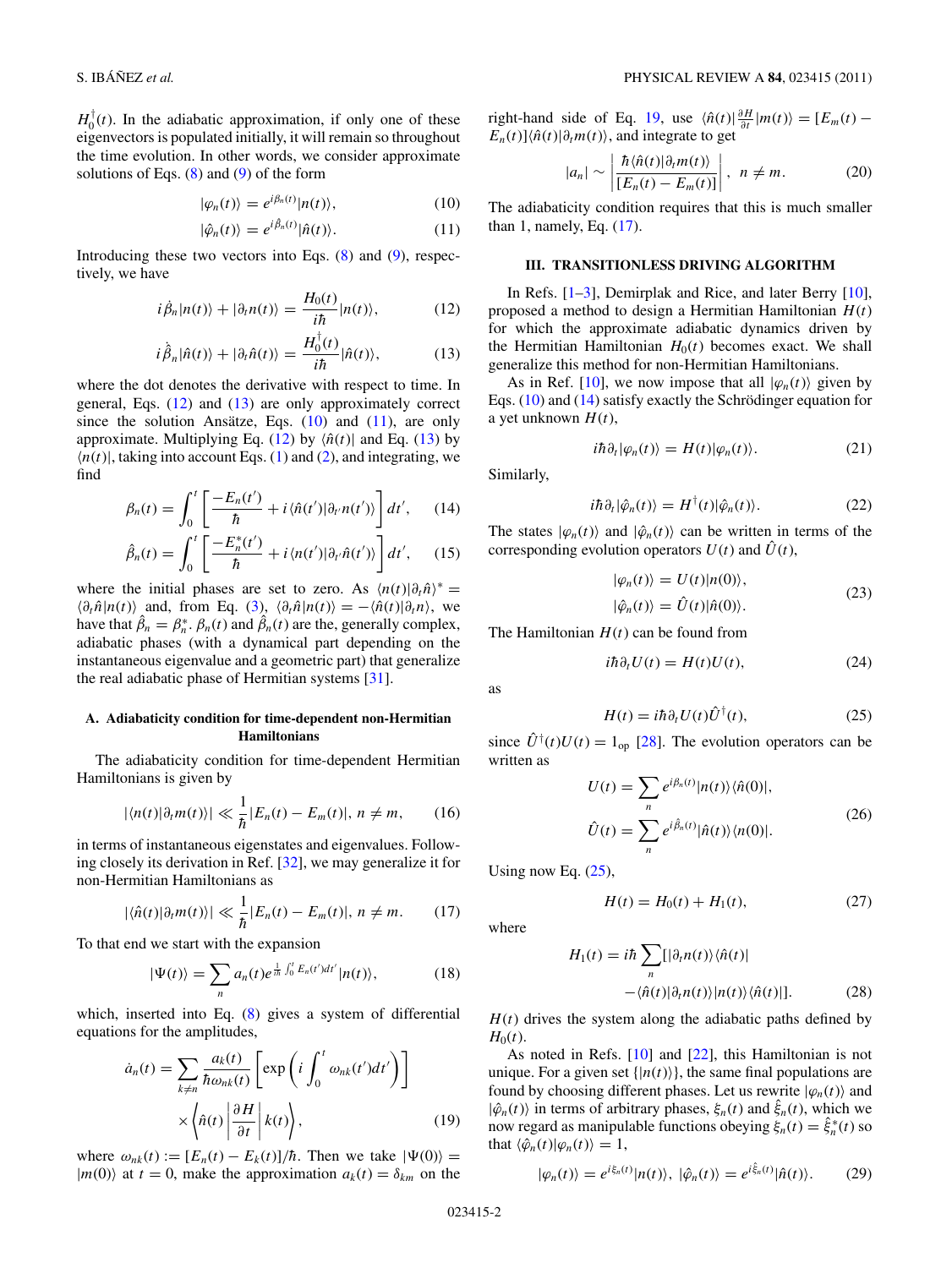<span id="page-2-0"></span>We assume  $\xi_n(0) = \hat{\xi}_n(0) = 0$  and define the new evolution operators

$$
U_{\xi}(t) = \sum_{n} e^{i\xi_{n}(t)} |n(t)\rangle \langle \hat{n}(0)|,
$$
  

$$
\hat{U}_{\xi}(t) = \sum_{n} e^{i\hat{\xi}_{n}(t)} |\hat{n}(t)\rangle \langle n(0)|.
$$
 (30)

From Eq. [\(25\)](#page-1-0), the corresponding Hamiltonian becomes

$$
H_{\xi}(t) = -\hbar \sum_{n} |n(t)\rangle \dot{\xi}_{n}(t) \langle \hat{n}(t)| + i\hbar \sum_{n} |\partial_{t} n(t)\rangle \langle \hat{n}(t)|. \quad (31)
$$

## **IV. TRANSITIONLESS DRIVING ALGORITHM APPLIED TO A DECAYING TWO-LEVEL ATOM**

#### **A.** *H***1(***t***) applied to a decaying two-level atom**

As an application of the general approach of the previous section, we shall speed up adiabatic processes in a two-level atom with spontaneous decay illuminated by a chirped laser pulse, i.e., one with a time-dependent frequency. A particular case of practical importance is population inversion, which generalizes the shortcut techniques described for a Hermitian two-level system  $[1-3,10,14]$ .

If the decayed atom escapes from the trap by recoil, a Hamiltonian (rather than master equation) description is enough for the trapped atom [\[33,34\]](#page-7-0). We shall also assume a semiclassical treatment of the interaction between a laser electric field linearly polarized and a decay rate (inverse life-time)  $\Gamma$  from the excited state.

Applying the electric dipole approximation, a laser-adapted interaction picture, and the rotating wave approximation, the Hamiltonian, disregarding atomic motion, is (see, e.g., Ref. [\[35\]](#page-7-0)),

$$
H_{a0}(t) = \frac{\hbar}{2} \left( \frac{-\Delta(t)}{\Omega_R(t)} \frac{\Omega_R(t)}{\Delta(t) - i\Gamma} \right), \tag{32}
$$

in the atomic basis  $|1\rangle = \begin{pmatrix} 1 \\ 0 \end{pmatrix}$ ,  $|2\rangle = \begin{pmatrix} 0 \\ 1 \end{pmatrix}$ . In this description, the norm of the state decreases since, if an atom decays spontaneously from level 2, it is eliminated from the quantum ensemble. The detuning from the atomic transition frequency  $ω_0$  is  $Δ(t) = ω_0 - ω_i(t)$ , where  $ω_i(t)$  is the time-dependent instantaneous field frequency. We consider a pulse with slowly varying envelope so that the (real) Rabi frequency  $\Omega_R(t)$ depends on time too. In the example below, we shall take  $\Gamma$ as a constant, although, in a general case, it could also depend on time,  $\Gamma = \Gamma(t)$ , as an effective decay rate controlled by further interactions; see, e.g., Ref. [\[34\]](#page-7-0). The eigenvalues of this Hamiltonian are

$$
E_{\pm}(t) = \frac{\hbar}{4} \left\{ -i\,\Gamma \pm \sqrt{-[\Gamma + 2i\,\Delta(t)]^2 + 4\Omega_R^2(t)} \right\},\tag{33}
$$

and the normalized eigenstates are

$$
|\chi_{+}(t)\rangle = \sin\left(\frac{\alpha}{2}\right)|1\rangle + \cos\left(\frac{\alpha}{2}\right)|2\rangle,
$$
  

$$
|\chi_{-}(t)\rangle = \cos\left(\frac{\alpha}{2}\right)|1\rangle - \sin\left(\frac{\alpha}{2}\right)|2\rangle,
$$
 (34)

where the mixing angle  $\alpha = \alpha(t)$  is complex and defined as

$$
\tan \alpha = \frac{\Omega_R}{\Delta - i\Gamma}.
$$
 (35)

The adjoint of  $H_{a0}(t)$  is

$$
H_{a0}^{\dagger}(t) = \frac{\hbar}{2} \begin{pmatrix} -\Delta(t) & \Omega_R(t) \\ \Omega_R(t) & \Delta(t) + i\Gamma \end{pmatrix},
$$
(36)

with eigenvalues  $E_{\pm}^*(t)$  and normalized eigenstates

$$
|\hat{\chi}_{+}(t)\rangle = \sin\left(\frac{\alpha^{*}}{2}\right)|1\rangle + \cos\left(\frac{\alpha^{*}}{2}\right)|2\rangle,
$$
  

$$
|\hat{\chi}_{-}(t)\rangle = \cos\left(\frac{\alpha^{*}}{2}\right)|1\rangle - \sin\left(\frac{\alpha^{*}}{2}\right)|2\rangle.
$$
 (37)

Note that the coefficients are complex conjugate of those in Eq. (34) because  $H_{a0}(t)$  is equal to its transpose [\[28\]](#page-7-0).

For this system, the supplementary Hamiltonian in Eq. [\(28\)](#page-1-0) takes the form

$$
H_{a1}(t) = i\hbar\left[\left|\partial_t \chi_+(t)\right\rangle\left\langle \hat{\chi}_+(t)\right|
$$

$$
-\left\langle \hat{\chi}_+(t)\right|\partial_t \chi_+(t)\right\rangle\left\langle \chi_+(t)\right|
$$

$$
+ \left|\partial_t \chi_-(t)\right\rangle\left\langle \hat{\chi}_-(t)\right|
$$

$$
-\left\langle \hat{\chi}_-(t)\right|\partial_t \chi_-(t)\right\rangle\left\langle \chi_-(t)\right\rangle\left\langle \hat{\chi}_-(t)\right|], \qquad (38)
$$

where, according to Eqs.  $(34)$  and  $(37)$ ,

$$
\langle \hat{\chi}_{\pm}(t)|\partial_t \chi_{\pm}(t)\rangle = 0,
$$
  

$$
\langle \hat{\chi}_{\mp}(t)|\partial_t \chi_{\pm}(t)\rangle = \pm \frac{\dot{\alpha}}{2},
$$
 (39)

so

$$
H_{a1}(t) = \hbar \begin{pmatrix} 0 & C(t) \\ -C(t) & 0 \end{pmatrix}, \tag{40}
$$

where  $C(t) = i\dot{\alpha}/2$  and

$$
\dot{\alpha} = \frac{\dot{\Omega}_R[\Delta(t) - i\Gamma/2] - \Omega_R(t)(\dot{\Delta} - i\dot{\Gamma}/2)}{[\Delta(t) - i\Gamma/2]^2 + \Omega_R^2(t)}.
$$
 (41)

Then, the Hamiltonian  $H_a(t) = H_{a0} + H_{a1}$  takes the form

$$
H_a(t) = \frac{\hbar}{2} \begin{pmatrix} -\Delta(t) & \Omega_R(t) + 2C(t) \\ \Omega_R(t) - 2C(t) & \Delta(t) - i\Gamma \end{pmatrix}.
$$
 (42)

The practical realization of this Hamiltonian is not straightforward. In particular, the off-diagonal terms are not the complex conjugate of each other unless the real part of  $C(t)$  becomes zero, so in general there is no simple laser interaction leading to Eq. (42). We shall explore in the following subsection the possibility to avoid this result by playing with different phases, as in Eq. (31).

#### **B.**  $H_{\xi}(t)$  applied to a decaying two-level atom

For the decaying two-level atom, using Eq. (31) with phases  $\xi_+ = \xi_+(t)$  and  $\xi_- = \xi_-(t)$  associated with  $|\chi_+(t)\rangle$  and  $|\chi_-(t)\rangle$ , we find

$$
H_{\xi a}(t)/\hbar =
$$
\n
$$
\begin{bmatrix}\n-\sin^2(\frac{\alpha}{2})\dot{\xi}_+ - \cos^2(\frac{\alpha}{2})\dot{\xi}_- & \frac{\sin\alpha}{2}(\dot{\xi}_- - \dot{\xi}_+) + C \\
\frac{\sin\alpha}{2}(\dot{\xi}_- - \dot{\xi}_+) - C & -\cos^2(\frac{\alpha}{2})\dot{\xi}_+ - \sin^2(\frac{\alpha}{2})\dot{\xi}_-\n\end{bmatrix}.
$$
\n(43)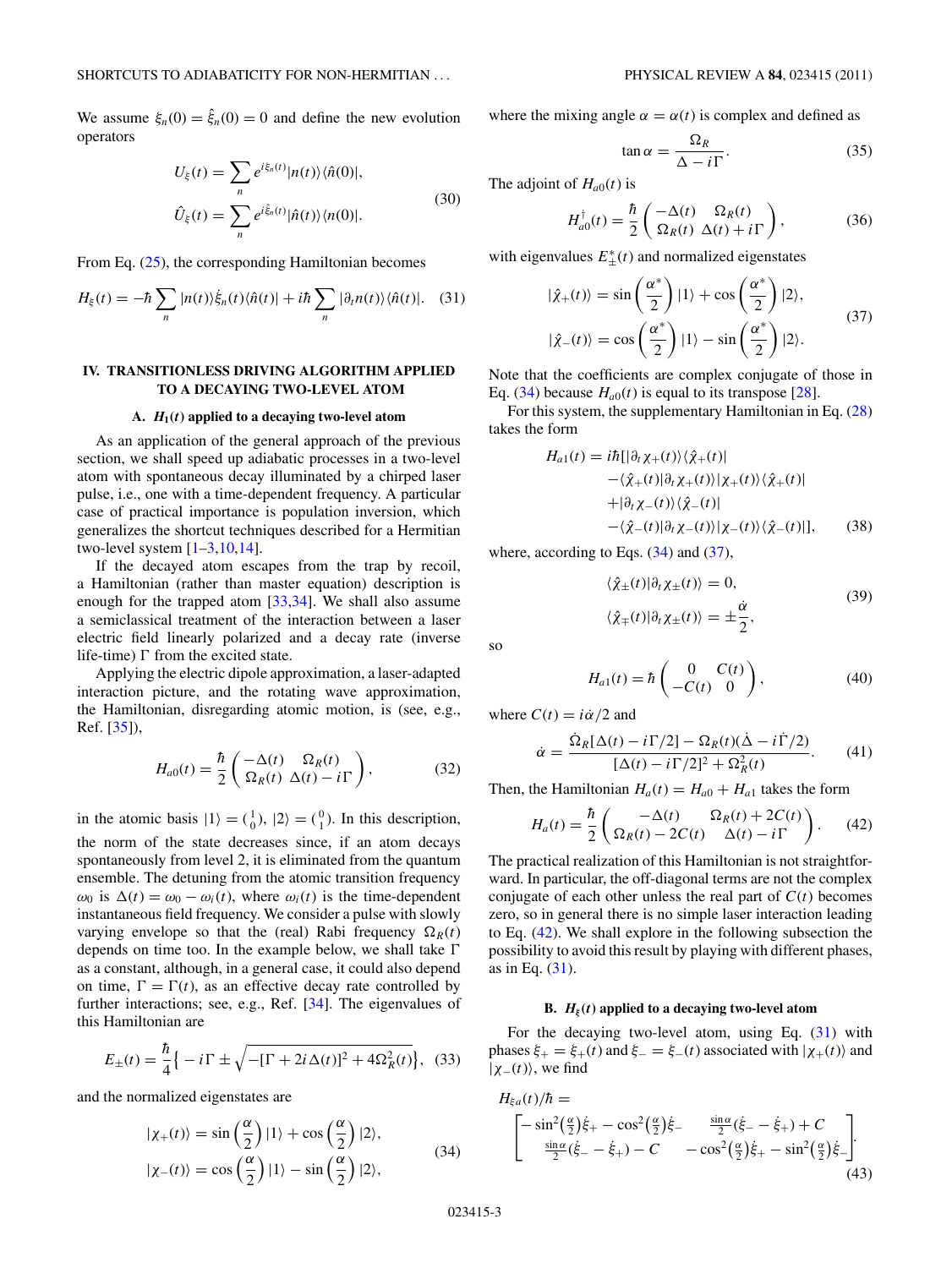The phases in the matrix elements  $H_{\xi a,12}(t)$  and  $H_{\xi a,21}(t)$  only affect the first terms, which are equal. Therefore, in general, the manipulation of the phases is not enough to make the nondiagonal terms complex conjugate of each other since this requires not only  $Im[(\dot{\xi}_- - \dot{\xi}_+) \sin \alpha] = 0$  but  $Re[C(t)] = 0$ , too. We also add potentially complex terms in the diagonal that again could complicate the physical realization.

In summary, the phase manipulation does not help to implement the shortcut. In some parameter regimes, however, an approximation to  $H<sub>a1</sub>$  that leads to essentially the same results may be easily realized, as discussed next.

### **C. Forced population inversion**

We study now the laser-driven coherent decay from the upper level of a two-level system with slow spontaneous decay. This type of decay process is of interest as it occurs coherently, unlike the incoherent spontaneous emission. The coherent decay may be driven adiabatically with a "rapid" adiabatic passage  $(RAP)$  technique  $[36]$ , sweeping the laser frequency across resonance. The adjective "rapid" here could be misleading: it simply means "faster than the spontaneous decay," but as the approach is based on an adiabatic passage, it fails for short enough pulse times.

For the two-level decaying atom, the adiabaticity condition, Eq.  $(17)$ , is

$$
|\langle \hat{\chi}_+(t)|\partial_t \chi_-(t)\rangle| \ll \frac{1}{\hbar} |E_+(t) - E_-(t)|. \tag{44}
$$

Introducing here Eqs.  $(33)$ ,  $(34)$ , and  $(37)$ , it takes the form

$$
|\dot{\alpha}(t)| \ll |\Omega(t)|,\tag{45}
$$

where  $\Omega(t) = \sqrt{-[\Gamma + 2i \Delta(t)]^2 + 4\Omega_R^2(t)}$ . We shall provide an example in which this condition fails and then apply the Hamiltonian in Eq. [\(42\)](#page-2-0) to remedy this problem and achieve a fast full decay.

We consider a linearly chirped Gaussian pulse with detuning (*t*) = *ω*<sup>0</sup> − *ωi*(*t*) = −2*Bt* and Gaussian Rabi frequency  $\Omega_R(t) = \Omega_0 e^{-At^2}.$ 

The initial conditions for the populations of the ground and excited states are  $P_1(0) = 0$  and  $P_2(0) = 1$ . In Fig. 1, we show that the application of a RAP pulse with  $H_{a0}(t)$  is only partially successful. Note the slow spontaneous decay before and after



FIG. 1. Population of the ground state,  $P_1(t)$  (solid line), and of the excited state,  $P_2(t)$  (dashed line), for the Hamiltonian *H<sub>a0</sub>*(*t*). Parameters:  $\Gamma = 2\pi \times 2$  MHz,  $A = (2\pi)^2 \times 0.01$  GHz<sup>2</sup>,  $B = (2\pi)^2 \times 0.00025 \text{ GHz}^2$ , and  $\Omega_0 = 2\pi \times 100 \text{ MHz}$ .



FIG. 2. (Color online) Population of the ground state,  $P_1(t)$  (solid line), and of the excited state,  $P_2(t)$  (dashed line), for the total Hamiltonian  $H_a(t)$ , coinciding with the populations  $P_1(t)$  (triangles) and  $P_2(t)$  (circles) when  $H_a(t)$  is approximated by neglecting  $Re[C(t)]$ . Parameters as described in the legend of Fig. 1.

the pulse and a faster forced transition during the pulse around  $t = 0$ . The pulse duration is too short and adiabaticity fails. Figure 2 shows the fast full population inversion when adding the supplementary Hamiltonian  $H_{a1}(t)$ , Eq. [\(40\)](#page-2-0). This Hamiltonian has off-diagonal terms with real and imaginary parts depicted in Fig. 3. Whereas the imaginary parts, the bigger bumps in Fig. 3, are realizable by a complementary laser with orthogonal polarization [\[14\]](#page-6-0), the real parts constitute a non-Hermitian contribution. They are, however, small, and an approximation of  $H<sub>a1</sub>(t)$  neglecting them provides essentially the same dynamics, as shown in Fig. 2. This remains valid in the strong-driving regime in which  $\Gamma \ll \Omega_0$  and the natural lifetime is large compared to the duration of the forced decay. Until a physical implementation of the real parts is discovered, the application of this shortcut technique for population inversion with spontaneous decay must therefore be limited to this regime.

### **V. INVARIANTS-BASED INVERSE ENGINEERING**

Lewis and Riesenfeld [\[37\]](#page-7-0) proposed the use of dynamical invariants of a quantum mechanical system to perform expansions of arbitrary time-dependent wave functions by superposition of eigenstates of the invariant. This may be generalized to non-Hermitian Hamiltonians [\[38–40\]](#page-7-0). The invariants for *PT*-symmetric Hamiltonians have also been studied by Lohe [\[41\]](#page-7-0). We shall assume that for a Hamiltonian



FIG. 3. Real (solid line) and imaginary (dashed line) parts of *C*. Parameters as described in the legend of Fig. 1.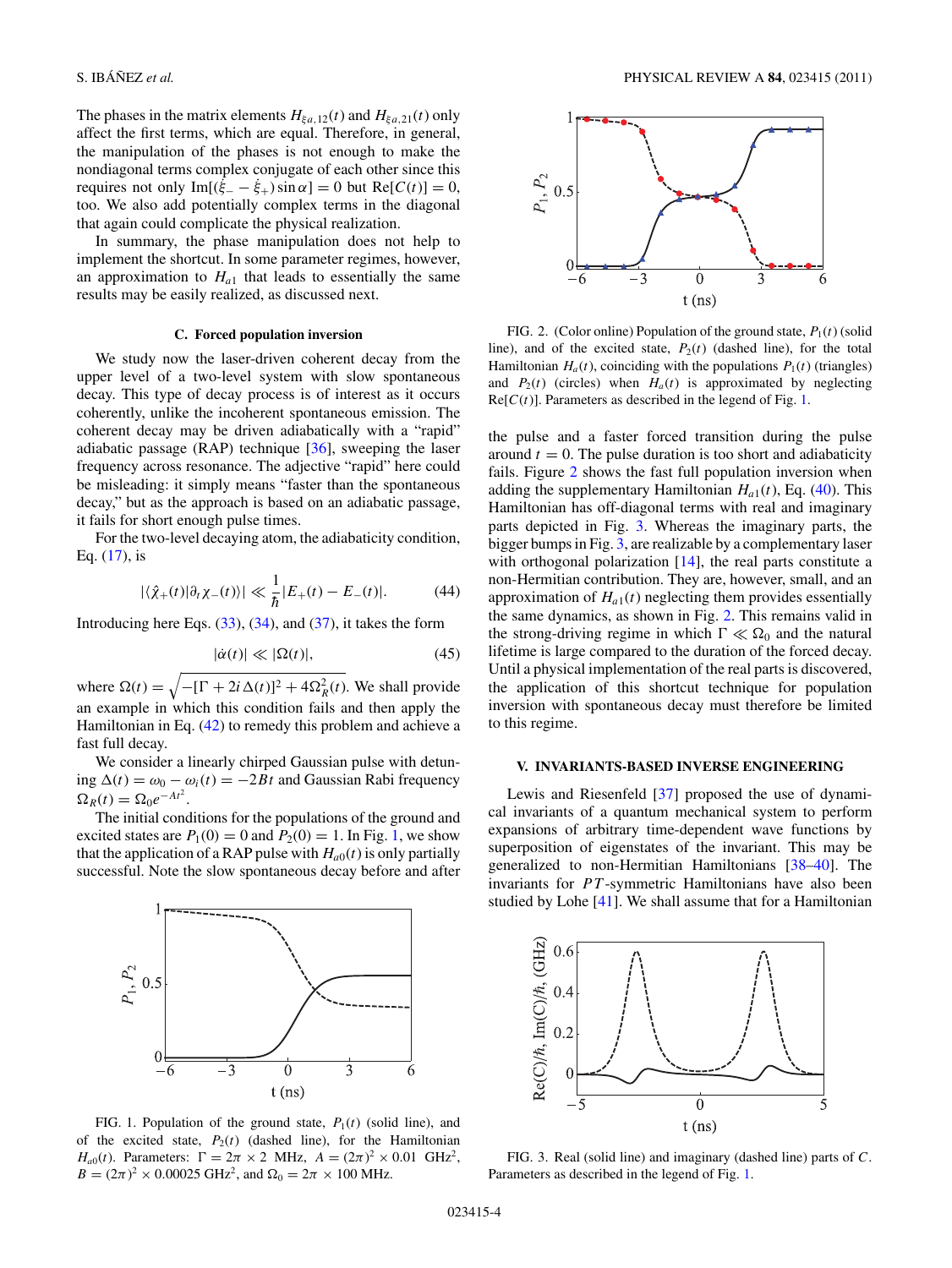<span id="page-4-0"></span> $H<sub>0</sub>(t)$  with the features described in Sec. IA, there is a generalized invariant  $I(t)$  that satisfies

$$
\frac{\partial I(t)}{\partial t} - \frac{i}{\hbar} [I(t), H_0(t)] = 0,\t(46)
$$

so that  $\frac{d}{dt} \langle \hat{\Psi}(t) | I(t) | \Psi(t) \rangle = 0$ . This is not an ordinary expectation value  $\langle \Psi(t) | I(t) | \Psi(t) \rangle / \langle \Psi(t) | \Psi(t) \rangle$ . In this sense, the concept of generalized invariant differs from the one for Hermitian Hamiltonians. Note also that Eq. (46) implies as well the invariance of more general matrix elements of the form  $\langle \hat{\Psi}'(t) | I(t) | \Psi(t) \rangle$ , in which  $| \hat{\Psi}' \rangle$  is not necessarily the partner of  $|\Psi\rangle$  but any state evolving with  $H_0^{\dagger}$ . An interesting application is put forward in the following section.

Let us assume also that  $I(t)$  has a nondegenerate complete biorthonormal set of instantaneous eigenstates,  $\{|\psi_n(t)\rangle, |\hat{\psi}_n(t)\rangle\}$ , where *n* varies from 1 to *N*, that satisfy

$$
I(t)|\psi_n(t)\rangle = I_n(t)|\psi_n(t)\rangle,
$$
\n(47)

$$
I^{\dagger}(t)|\hat{\psi}_n(t)\rangle = I_n^*(t)|\hat{\psi}_n(t)\rangle, \qquad (48)
$$

$$
\langle \hat{\psi}_m(t) | \psi_n(t) \rangle = \delta_{mn}, \qquad (49)
$$

$$
\sum_{n} |\hat{\psi}_n(t)\rangle \langle \psi_n(t)| = 1.
$$
 (50)

We can write the general solutions of the Schrödinger equations for  $H_0(t)$  and  $H_0^{\dagger}(t)$ , Eqs. [\(8\)](#page-0-0) and [\(9\)](#page-0-0), as

$$
|\Psi(t)\rangle = \sum_{n} d_n e^{i\alpha_n(t)} |\psi_n(t)\rangle, \qquad (51)
$$

$$
|\hat{\Psi}(t)\rangle = \sum_{n} \hat{d}_{n} e^{i\alpha_{n}^{*}(t)} |\hat{\psi}_{n}(t)\rangle, \qquad (52)
$$

where the coefficients  $\{d_n\}$  and  $\{\hat{d}_n\}$  do not depend on time, and the generalized Lewis-Riesenfeld phases are

$$
\alpha_n(t) = \int_0^t \langle \hat{\psi}_n(t') | i \frac{\partial}{\partial t'} - H(t') | \psi_n(t') \rangle dt'.
$$
 (53)

Inverse engineering techniques rely on designing the invariant eigenvectors and phase factors first, possibly taking into account partial information on the structure of the Hamiltonian, and then deducing the Hamiltonian from them.

# **VI. CLASSICAL PARTICLE IN AN EXPANDING HARMONIC TRAP**

It is possible to study the motion of a classical particle with position  $q(t)$  and momentum  $p(t)$  in a harmonic trap as a formal quantum two-level system with non-Hermitian Hamiltonian, by rewriting the classical canonical equations of motion in matrix form [\[38,39\]](#page-7-0). The Hamiltonian of a classical harmonic oscillator with a time-dependent frequency  $\omega(t)$  is

$$
H_{ho}(t) = \frac{p^2}{2m} + \frac{1}{2}m\omega^2(t)q^2,
$$
 (54)

where*m*is the mass of the particle. We shall study an expansion from  $\omega_0 = \omega(0)$  at  $t = 0$  to  $\omega_f = \omega(t_f)$  at the final time  $t = t_f$ , with  $\omega_f < \omega_0$ . The corresponding classical canonical equations

$$
\dot{q} = \frac{\partial H_{ho}}{\partial p} = \frac{p(t)}{m},\tag{55}
$$

$$
\dot{p} = -\frac{\partial H_{ho}}{\partial q} = -m\omega^2(t)q(t),\tag{56}
$$

can be written, multiplying on both sides by *i*, as

$$
i\begin{pmatrix} \dot{q} \\ \dot{p} \end{pmatrix} = i\begin{pmatrix} 0 & 1/m \\ -m\omega^2(t) & 0 \end{pmatrix} \begin{pmatrix} q(t) \\ p(t) \end{pmatrix}, \quad (57)
$$

due to their linear dependence on *q* and *p*. This has the form of a Schrödinger-like equation  $(h = 1)$  with the "effective" non-Hermitian Hamiltonian

$$
\mathcal{H}(t) = i \begin{pmatrix} 0 & 1/m \\ -m\omega^2(t) & 0 \end{pmatrix}
$$
 (58)

and "state vector"

$$
|\psi\rangle = \begin{pmatrix} q(t) \\ p(t) \end{pmatrix}.
$$
 (59)

The analogy is useful, as we shall see, but formal, since this Hamiltonian does not have units of energy, in fact different matrix elements have different units as the "state vector" components *q* and *p* have also different units. Moreover, the usual interpretational rules for the formalism of a quantum mechanical two-level system do not apply here. For example, the state-vector components contain the information of a classical trajectory and have nothing to do with probability amplitudes. Also, unlike the quantum state, which requires normalization, the classical state can be multiplied by any constant, and each constant implies a different classical trajectory and a different total energy. In spite of these strong interpretational discrepancies, the analogy has a practical value, as it allows us to express the classical dynamics "a la quantum," making use of linear superposition of eigenstates and matrix operations. We may thus apply the generalized invariant theory and expand the "state vector" in terms of formal eigenvectors of the generalized invariants to apply inverse engineering methods and design a trap expansion without final excitation. Defining the generalized invariant matrix as [\[39\]](#page-7-0)

$$
\mathcal{I}(t) = \begin{pmatrix} b(t) & c(t) \\ -a(t) & -b(t) \end{pmatrix},\tag{60}
$$

and imposing Eq.  $(46)$ , without  $\hbar$ , we find

$$
a(t) = m \left[ \frac{\omega_0}{\varrho^2(t)} + \frac{1}{\omega_0} \dot{\varrho}^2(t) \right],\tag{61}
$$

$$
b(t) = \frac{-1}{\omega_0} \varrho(t) \dot{\varrho}(t),\tag{62}
$$

$$
c(t) = \frac{\varrho^2(t)}{\omega_0 m},\tag{63}
$$

where the dimensionless scaling function  $\rho(t)$  satisfies the auxiliary equation

$$
\ddot{\varrho}(t) + \omega^2(t)\varrho(t) = \frac{\omega_0^2}{\varrho^3(t)}.
$$
\n(64)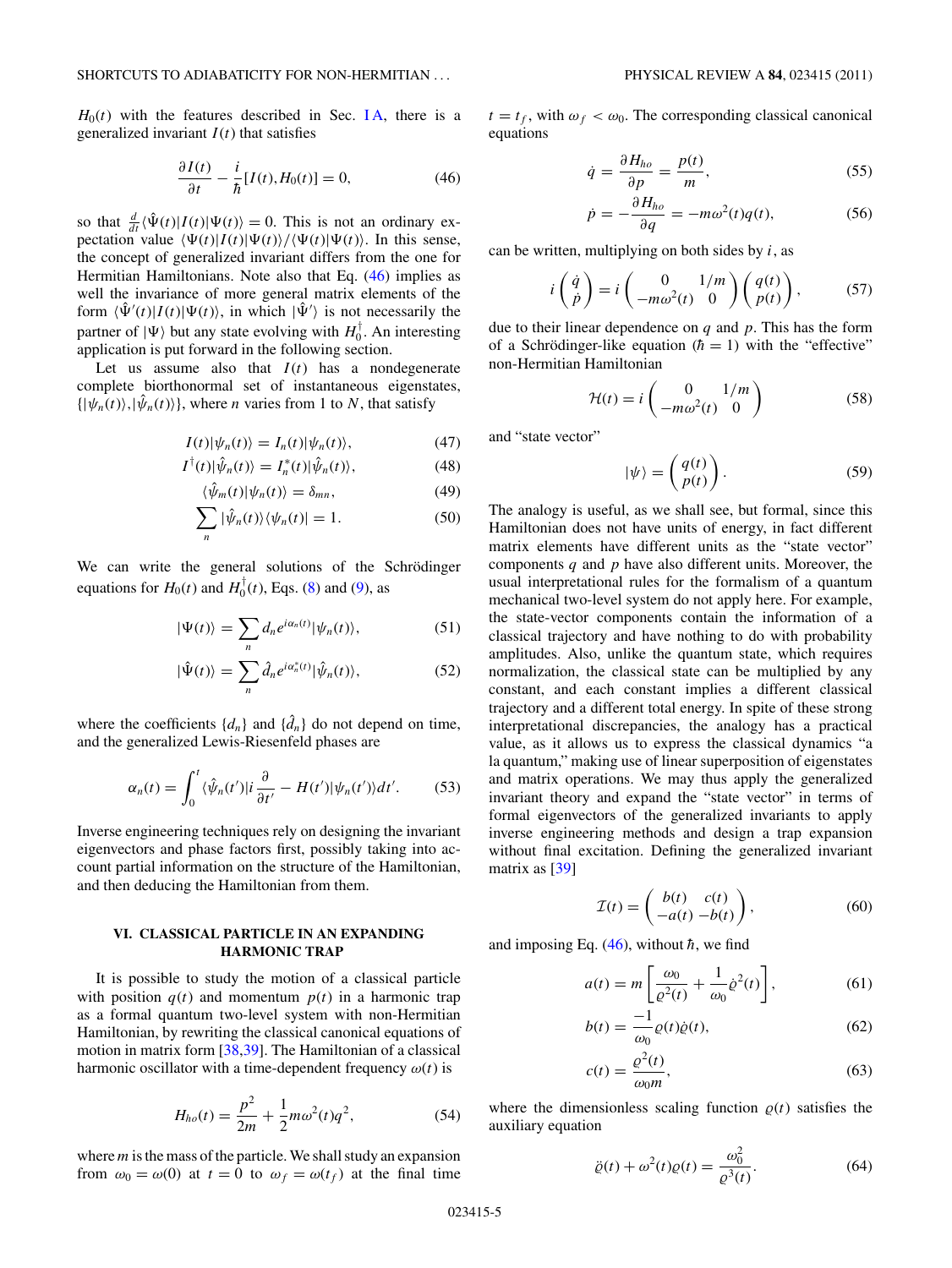This is the Ermakov equation, the same equation for the scaling function that defines the invariants in the expansion of the quantum harmonic oscillator [\[13\]](#page-6-0).

The physical meaning of the generalized invariant matrix is better appreciated by noticing that matrix elements of the form  $\langle \hat{\psi}'(t) | \hat{\mathcal{I}}(t) | \psi(t) \rangle$ , where  $|\hat{\psi}'\rangle$  is any vector evolving with  $\mathcal{H}^{\dagger}$ , remain constant. Since Hamilton's equations, Eq. [\(57\)](#page-4-0), may also be written as

$$
i\begin{pmatrix} -\dot{p} \\ \dot{q} \end{pmatrix} = \mathcal{H}^{\dagger} \begin{pmatrix} -p(t) \\ q(t) \end{pmatrix}, \tag{65}
$$

we notice that the classical trajectory written as

$$
|\hat{\psi}'(t)\rangle = \begin{pmatrix} -p(t) \\ q(t) \end{pmatrix}
$$
 (66)

evolves according to the Hermitian adjoint Hamiltonian  $\mathcal{H}^{\dagger}$ . The matrix element  $\langle \hat{\psi}'(t) | \mathcal{I}(t) | \psi(t) \rangle$  with Eqs. [\(59\)](#page-4-0) and (66) gives then the known quadratic Ermakov invariant for the time-dependent harmonic oscillator defined up to an arbitrary constant by a combination of terms proportional to  $p^2$ ,  $q^2$ , and *qp*; see, e.g., Refs. [\[13,](#page-6-0)[42\]](#page-7-0).

For  $\mathcal{I}(t)$ , whose eigenvalues are  $I_{\pm} = \pm i$ , the eigenstates are

$$
|\psi_{\pm}(t)\rangle = \begin{pmatrix} c(t) \\ \pm i \left[ 1 \pm ib(t) \right] \end{pmatrix},\tag{67}
$$

These eigenstates may be regarded as intermediary elements of the calculation, but, unlike other applications of the invariant theory to true quantum systems, they do not have, when isolated, a direct physical trajectory realization, which requires real position and momentum.

Setting also the partners

$$
|\hat{\psi}_{\pm}(t)\rangle = \begin{pmatrix} \frac{a(t)/2}{1 \mp ib(t)} \\ \pm \frac{i}{2} \end{pmatrix},\tag{68}
$$

the Lewis-Riesenfeld phases  $\alpha_{\pm}(t)$ , Eq. [\(53\)](#page-4-0), are now

$$
\alpha_{\pm}(t) = \int_0^t \langle \hat{\psi}_{\pm}(t') | i \frac{\partial}{\partial t'} - \mathcal{H}(t') | \psi_{\pm}(t') \rangle dt'
$$
  
=  $i \ln \sqrt{\frac{c(t)}{c(0)}} \pm \omega_0 \int_0^t \frac{1}{\varrho^2(t')} dt'.$  (69)

Then, the phase-space trajectory is given by solving the formal Schrödinger equation, making use of the superposition of eigenvectors of the generalized invariant,

$$
\begin{pmatrix} q(t) \\ p(t) \end{pmatrix} = d_{+}e^{i\alpha_{+}(t)}|\psi_{+}(t)\rangle + d_{-}e^{i\alpha_{-}(t)}|\psi_{-}(t)\rangle
$$

$$
= R \begin{pmatrix} \varrho(t)\cos\theta(t) \\ -\frac{m\omega_{0}}{\varrho(t)}\sin\theta(t) + m\dot{\varrho}(t)\cos\theta(t) \end{pmatrix}, \quad (70)
$$

where  $R = 2r\sqrt{c(0)/m\omega_0}$  is the position amplitude of the trajectory for the trap fixed at the initial frequency,  $d_{+} = d_{-}^{*} =$ *r* exp ( $i\theta_0$ ) can be determined by the initial conditions at  $t = 0$ , and

$$
\theta(t) = \omega_0 \int_0^t \frac{1}{\varrho^2(t')} dt' + \theta_0, \tag{71}
$$



FIG. 4. (Color online) Parametric velocity-position trajectory. The initial ellipse (solid blue thin line) and the final ellipse (red dashed line) are connected by the shortcut trajectory (green solid thick line). Parameters:  $\theta_0 = 0$  corresponding to  $q_0 = q(t = 0) = 1 \mu$ m and  $v_0 =$  $v(t = 0) = 0 \mu m/ms$ ,  $\omega_0 = 2\pi \times 250$  Hz,  $\omega_f = 2\pi \times 2.5$  Hz,  $t_f =$ 25 ms, and the mass of an atom of rubidium-87,  $m = 1.44 \times 10^{-25}$  kg.

with  $\theta_0$  the initial phase.<sup>1</sup> Equation (70) is the important result that relates the classical trajectory to the scaling function  $\rho(t)$ . In the inverse method, we can manipulate and design  $\rho(t)$  so as to achieve a desired objective.  $\omega(t)$  will be then obtained from the Ermakov equation, Eq. [\(64\)](#page-4-0).

Imposing the boundary conditions  $\rho(0) = 1$  and  $\dot{\rho}(0) = 0$ , and  $\varrho(t_f) = (\omega_0/\omega_f)^{1/2}$  and  $\dot{\varrho}(t_f) = 0$ , which consistently with the Ermakov equation imply  $\ddot{\varrho}(0) = \ddot{\varrho}(t_f) = 0$ , we find for the energy  $E_0 := E(t = 0) = \omega_0^2 R^2 m/2$  and  $E_f :=$  $E(t_f) = \omega_f E_0/\omega_0$ . In other words, these boundary conditions guarantee that the value of the classical adiabatic invariant  $E(t)/\omega(t)$  at initial and final times coincides, even though it may take different values at intermediate times. This is the meaning of "no final excitation" in this context.

To design the expansion process fully,  $\rho(t)$  has to be interpolated at intermediate times. We use here for simplicity a polynomial form,  $\rho(t) = \sum_{n=0}^{5} r_n t^n$ , where the coefficients  $r_n$  are fixed from the boundary conditions. Then we get  $\omega(t)$ from the Ermakov equation,

$$
\omega(t) = \sqrt{\frac{\omega_0^2}{\varrho^4(t)} - \frac{\ddot{\varrho}(t)}{\varrho(t)}}.\tag{72}
$$

In Fig. 4, we have represented a shortcut trajectory in phase space between the initial and final times,  $t = 0$  and  $t = t_f$ , for the frequency  $\omega(t)$  given by Eq. (72). We have also added to the trajectory a period  $T_0 = 2\pi/\omega_0$  before  $t = 0$ , and a period  $T_f = 2\pi/\omega_f$  after  $t = t_f$ , for which the particle evolves for fixed  $\omega_0$  and  $\omega_f$ , respectively, so as to depict complete initial and final phase-space ellipses. It is clear from the figure that the shortcut trajectory that connects the initial and final ellipses is not an adiabatic path. Such a path would be formed by a succession of ellipses slowly varying from the initial to the final ones.

<sup>&</sup>lt;sup>1</sup>The linear invariants of the classical harmonic oscillator  $[41,42]$ could be obtained from  $\langle \hat{\Psi}' | \mathcal{I} | \Psi \rangle$  by using instead of Eqs. [\(59\)](#page-4-0) or  $(66)$  one of the eigenvectors of  $\mathcal I$  times the corresponding Lewis-Riesenfeld phase factor. This takes us away from our current objective so we shall not discuss it further.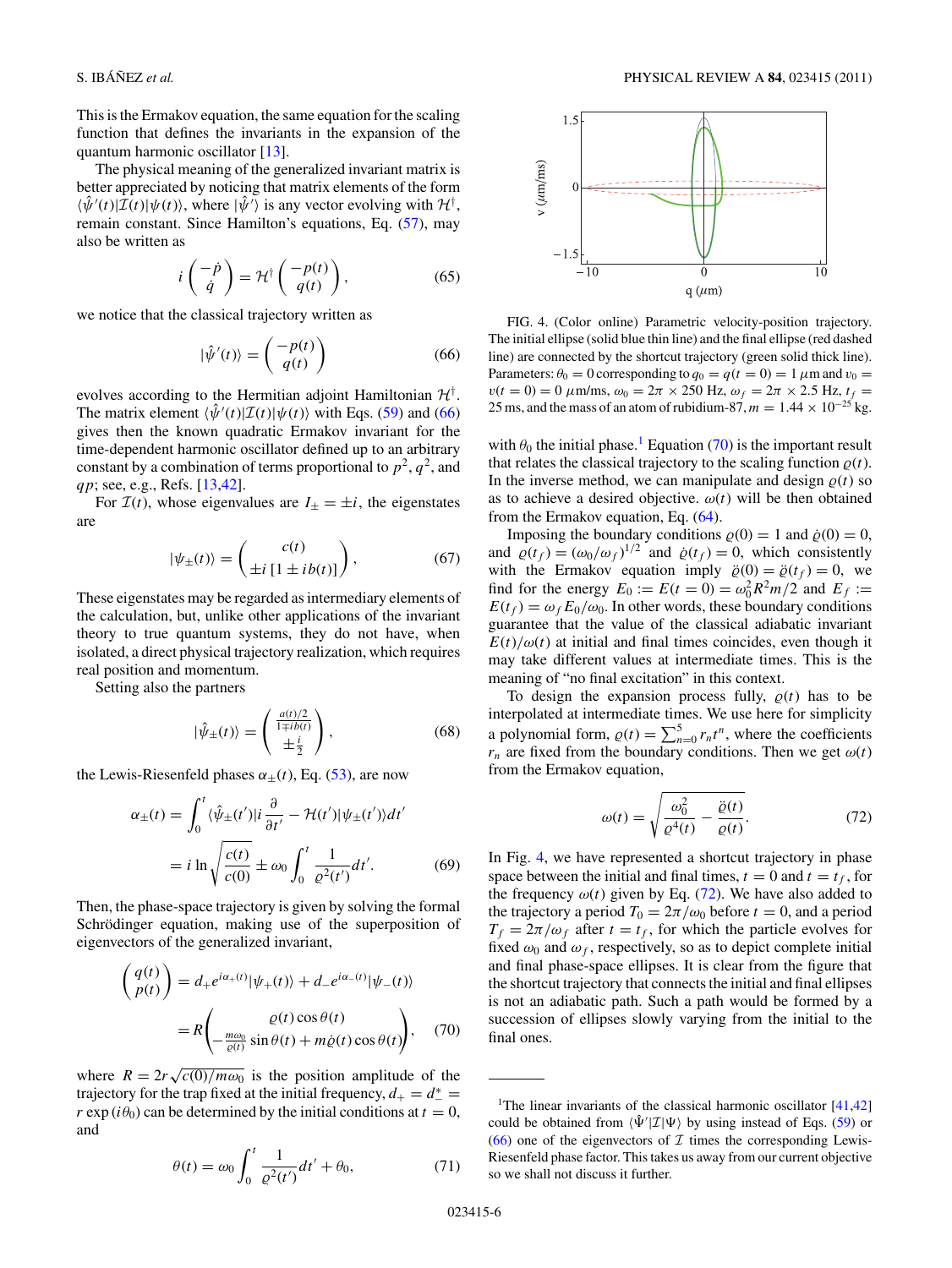## **VII. DISCUSSION AND CONCLUSION**

<span id="page-6-0"></span>We have generalized shortcut to adiabaticity techniques for non-Hermitian Hamiltonian systems and provided application examples. Experimental implementations are at reach both for internal state population inversion and time-dependent harmonic oscillators. Related open questions are the application of similar concepts to master equations, or developing means to implement arbitrary non-Hermitian interactions. Another interesting research avenue is to combine shortcut techniques with optimal control [19[,23\]](#page-7-0) taking into account physically imposed constraints.

The present work bears some common elements with the quantum brachistochrone problem [\[43\]](#page-7-0) solved with non-Hermitian Hamiltonians [\[44–48\]](#page-7-0), so it is worth stressing the similarities and differences. In the brachistochrone problem, an initial state  $|\psi_I\rangle$  and a final state  $|\psi_F\rangle$  are fixed, and the objective is to find the Hamiltonian (typically time independent) that carries  $\psi_I$  to  $\psi_F$  in the shortest possible time subject to a constrained variance. If the Hamiltonian is Hermitian, this leads to the minimal time given by Fleming's bound [\[49\]](#page-7-0), whereas if non-Hermitian Hamiltonians are allowed, the process time can go to zero. This has been worked out in detail in particular for the so-called *P T* -symmetric Hamiltonians with real eigenvalues [\[44,45,47,48\]](#page-7-0), although the phenomenon is more general [\[46\]](#page-7-0). The problem that remains is to physically realize the resulting Hamiltonian, and a way out could be to embed the system into a larger one by using the Naimark dilation theorem [\[50\]](#page-7-0).

Among the differences with the present work let us point out first some that apply independently of the use of non-Hermitian Hamiltonians: in the brachistochrone problem, the initial and final states are fixed so in general the optimized Hamiltonian depends on them, and no reference is made to an adiabatic process. In a shortcuts-to-adiabaticity approach, the starting point is instead a given adiabatic process defined by a

Hamiltonian with time-dependent parameters. Typically, the boundary conditions at initial and final times are thus set by an initial and a final form of the *Hamiltonian*, and the goal is to carry out *any* initial state from initial to final configurations without final excitation, faster than the reference adiabatic process. The constraints that may be applied to choose among or optimize the shortcut paths may vary depending on the physical system and are not limited to the energy variance. The energy itself may need to be bounded, to avoid an excessive transient excitation. In a transport problem, for example, we might also want or need to impose constraints on the trajectory domain in physical space [\[26,27\]](#page-7-0). Obviously, several constraints may also be applied to the quantum brachistochrone [\[43\]](#page-7-0).

As for the nonhermiticity of the Hamiltonian, in the brachistochrone it is proposed as a way to provide dynamics faster than Hermitian. Here, we start instead with a physical system that is effectively described by a non-Hermitian Hamiltonian and look for a new Hamiltonian, using different inverse techniques, that allows us to reproduce more quickly the results of a slow adiabatic process.

As an example of the useful relations between the brachistochrone and the present work, note that the difficulty to realize a given NH-Hamiltonian, a common potential problem of the brachistochrone and the shortcuts, may be solved by similar means, e.g., by enlarging the system with the aid of Naimark extensions [\[50\]](#page-7-0).

### **ACKNOWLEDGMENTS**

We acknowledge funding by the Basque Government (Grant No. IT472-10) and Ministerio de Ciencia e Innovacion´ (FIS2009-12773-C02-01). E.T. and S.I. acknowledge financial support from the Basque Government (Grants No. BFI08.151 and BFI09.39). X.C. acknowledges support from Juan de la Cierva Programme and the National Natural Science Foundation of China (Grant No. 60806041).

- [1] M. Demirplak and S. A. Rice, [J. Phys. Chem. A](http://dx.doi.org/10.1021/jp030708a) **107**, 9937 [\(2003\).](http://dx.doi.org/10.1021/jp030708a)
- [2] M. Demirplak and S. A. Rice, [J. Phys. Chem. B](http://dx.doi.org/10.1021/jp040647w) **109**, 6838 [\(2005\).](http://dx.doi.org/10.1021/jp040647w)
- [3] M. Demirplak and S. A. Rice, [J. Chem. Phys.](http://dx.doi.org/10.1063/1.2992152) **129**, 154111 [\(2008\).](http://dx.doi.org/10.1063/1.2992152)
- [4] R. Reichle, D. Leibfried, R. B. Blakestad, J. Britton, J. D. Jost, E. Knill, C. Langer, R. Ozeri, S. Seidelin, and D. J. Wineland, [Fortschr. Phys.](http://dx.doi.org/10.1002/prop.200610326) **54**, 666 (2006).
- [5] A. Couvert, T. Kawalec, G. Reinaudi, and D. Guéry-Odelin, [Europhys. Lett.](http://dx.doi.org/10.1209/0295-5075/83/13001) **83**, 13001 (2008).
- [6] S. Masuda and K. Nakamura, Phys. Rev. A **78**[, 062108 \(2008\).](http://dx.doi.org/10.1103/PhysRevA.78.062108)
- [7] J. G. Muga, X. Chen, A. Ruschhaupt, and D. Guéry-Odelin, J. Phys. B **42**[, 241001 \(2009\).](http://dx.doi.org/10.1088/0953-4075/42/24/241001)
- [8] J. Grond, J. Schmiedmayer, and U. Hohenester, [Phys. Rev. A](http://dx.doi.org/10.1103/PhysRevA.79.021603) **79**[, 021603 \(2009\).](http://dx.doi.org/10.1103/PhysRevA.79.021603)
- [9] J. Grond, G. von Winckel, J. Schmiedmayer, and U. Hohenester, Phys. Rev. A **80**[, 053625 \(2009\).](http://dx.doi.org/10.1103/PhysRevA.80.053625)
- [10] M. V. Berry, J. Phys. A **42**[, 365303 \(2009\).](http://dx.doi.org/10.1088/1751-8113/42/36/365303)
- [11] P. Salamon, K. H. Hoffmann, Y. Rezek, and R. Kosloff, *[Phys.](http://dx.doi.org/10.1039/b816102j)* [Chem. Chem. Phys.](http://dx.doi.org/10.1039/b816102j) **11**, 1027 (2009).
- [12] M. Murphy, L. Jiang, N. Khaneja, and T. Calarco, [Phys. Rev. A](http://dx.doi.org/10.1103/PhysRevA.79.020301) **79**[, 020301\(R\) \(2009\).](http://dx.doi.org/10.1103/PhysRevA.79.020301)
- [13] X. Chen, A. Ruschhaupt, S. Schmidt, A. del Campo, D. Guéry-Odelin, and J. G. Muga, [Phys. Rev. Lett.](http://dx.doi.org/10.1103/PhysRevLett.104.063002) **104**, 063002 [\(2010\).](http://dx.doi.org/10.1103/PhysRevLett.104.063002)
- [14] X. Chen, I. Lizuain, A. Ruschhaupt, D. Guéry-Odelin, and J. G. Muga, Phys. Rev. Lett. **105**[, 123003 \(2010\).](http://dx.doi.org/10.1103/PhysRevLett.105.123003)
- [15] X. Chen and J. G. Muga, Phys. Rev. A **82**[, 053403 \(2010\).](http://dx.doi.org/10.1103/PhysRevA.82.053403)
- [16] J. F. Schaff, X. L. Song, P. Vignolo, and G. Labeyrie, *[Phys. Rev.](http://dx.doi.org/10.1103/PhysRevA.82.033430)* A **82**[, 033430 \(2010\);](http://dx.doi.org/10.1103/PhysRevA.82.033430) **83**[, 059911\(E\) \(2011\).](http://dx.doi.org/10.1103/PhysRevA.83.059911)
- [17] S. Masuda and K. Nakamura, [Proc. R. Soc. A](http://dx.doi.org/10.1098/rspa.2009.0446) **466**, 1135 (2010).
- [18] J. G. Muga, X. Chen, S. Ibáñez, I. Lizuain, and A. Ruschhaupt, J. Phys. B **43**[, 085509 \(2010\).](http://dx.doi.org/10.1088/0953-4075/43/8/085509)
- [19] D. Stefanatos, J. Ruths, and Jr-Shin Li, [Phys. Rev. A](http://dx.doi.org/10.1103/PhysRevA.82.063422) **82**, 063422 [\(2010\).](http://dx.doi.org/10.1103/PhysRevA.82.063422)
- [20] J. F. Schaff, X. L. Song, P. Capuzzi, P. Vignolo, and G. Labeyrie, [Europhys. Lett.](http://dx.doi.org/10.1209/0295-5075/93/23001) **93**, 23001 (2011).